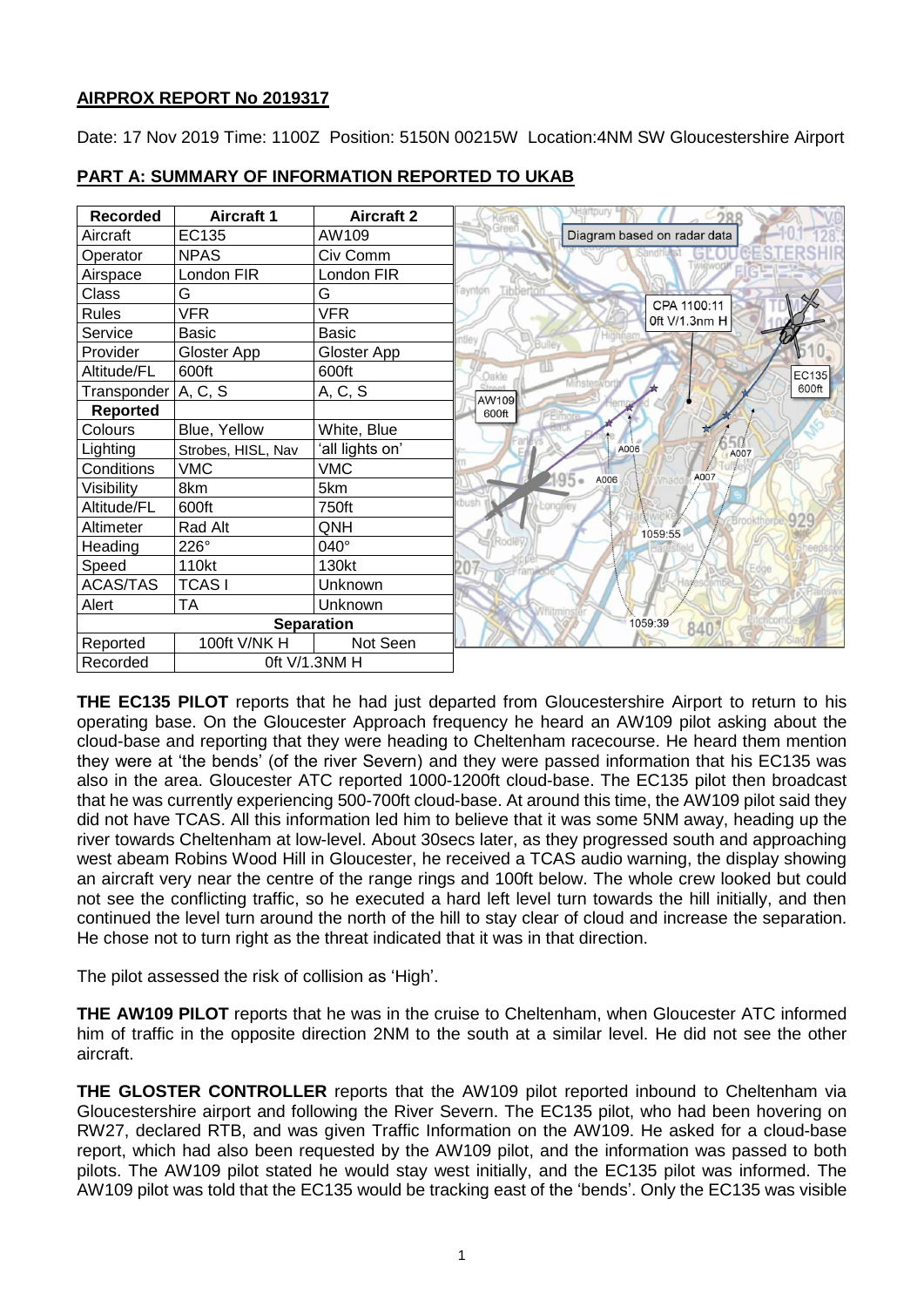on radar, the pilot reported breaking left due to TCAS. A second reciprocal track was then seen about 1NM NW of the EC135's track. The pilot phoned later to report filing an Airprox.

### **Factual Background**

The weather at Gloucestershire Airport was recorded as follows:

METAR EGBJ 171050Z 00000KT 5000 HZ BKN012 OVC020 06/05 Q1011=

### **Analysis and Investigation**

## **Gloucester ATC Occurrence Investigation**

The EC135 departed RW27 en-route back to his base near Bristol (left turn onto SSW). The AW109 was transiting to Cheltenham racecourse (SW to NE). Traffic Information was passed to the AW109 pilot on the EC135 and *vice versa*. It was clear that the cloud ceiling was quite low, instigating a query from the AW109 pilot on the weather at Gloucester, which was passed. The EC135 pilot obviously heard this and provided an airborne update (he was SW of Gloucester at the time). The Gloucester radar is approved for ATM use but not to provide radar services, although controllers are also permitted to use it if they believe a risk of collision exists. A review of the radar showed that, at the time of the exchange on the cloud-base, the AW109 was not visible but the EC135 was. Further updates to Traffic Information were passed by the ATCO to both pilots. The AW109 began to paint on the radar at about 5NM SW of Gloucester; the EC135 was approximately 4NM SW of Gloucester at the time. The ATCO passed further Traffic Information. At this point, there was about 1NM lateral separation between them and the EC135 pilot advised that he was taking TCAS action to avoid the traffic. He was then observed to make a left turn. Although nothing was reported on the RT, the ATCO completed an MOR which was then backed up by the EC135 pilot phoning later in the day to inform the ATCO he would be filing an Airprox.

It was noted that, at one point, the controller made a 'slip' with the callsign when passing Traffic Information to the EC135 (he used the AW109 callsign). However, it was still acknowledged by the EC135 pilot so was not thought to have had a bearing on the incident. The controller's phraseology when passing Traffic Information on something observed on radar was incorrect, the pilot should have been left in no doubt that he was not receiving a radar service. This being said, when debriefing, the ATCO was aware that he hadn't used the correct phraseology but he stated that he took into account the weather and deemed the aircraft to be in such a position that omitting it would be more beneficial to the pilot because he would have more time to look out of the window for the traffic.

#### MATS Pt2 reference

*2.4 Occasionally, ATCOs may consider a risk of collision exists when an aircraft is being provided with a Basic or Procedural Service, whether or not radar identity has been established. Whilst ATCOs may consider it appropriate to pass traffic information, it is essential that no doubt exists as to the type of service being provided. In such circumstances, pilots are to be advised that they are "not identified" or "not under a radar service" and that any information is "believed to be…" If a pilot requests avoidance advice, this should be taken as a request for a Deconfliction Service.*

# **UKAB Secretariat**

The EC135 and AW109 pilots shared an equal responsibility for collision avoidance and not to operate in such proximity to other aircraft as to create a collision hazard.<sup>1</sup>

Both pilot were receiving a Basic Service from Gloucester ATC; CAP 493 states:

 $\overline{\phantom{a}}$ 

<sup>1</sup> SERA.3205 Proximity.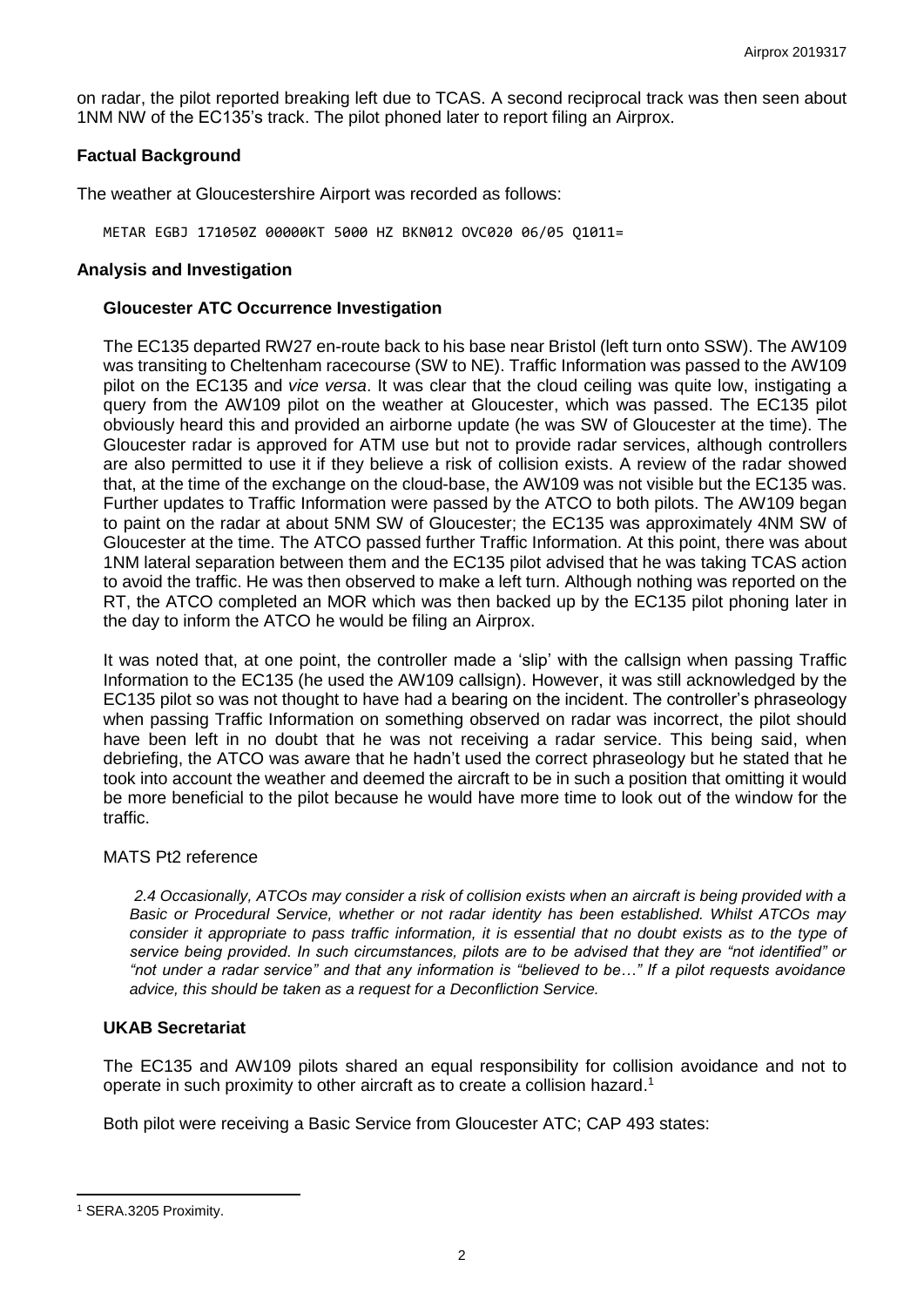## **CAP 493 extract:**

*Within Class G Airspace, under a Basic Service, Pilots remain responsible for their own collision avoidance. The provider of Basic Service is not required to monitor the flight and pilots should not expect any form of traffic information from a controller. However, if a controller notices that a definite risk of collision exists, a warning shall be issued to the pilot. ((EU) 923/2012 SERA.9001 and SERA.9005(b)(2)).*

## **Summary**

An Airprox was reported when an EC135 and an AW109 flew into proximity at 1100hrs on Sunday 17th November 2019. Both pilots were operating under VFR in VMC, both were in receipt of a Basic Service from Gloucester ATC.

## **PART B: SUMMARY OF THE BOARD'S DISCUSSIONS**

Information available consisted of reports from the pilots of both aircraft, radar photographs/video recordings and reports from the air traffic controllers involved. Relevant contributory factors mentioned during the Board's discussions are highlighted within the text in bold, with the numbers referring to the Contributory Factors table displayed in Part C.

Due to the exceptional circumstances presented by the coronavirus pandemic, this incident was assessed as part of a 'virtual' UK Airprox Board meeting where members provided a combination of written contributions and dial-in/VTC comments. Although not all Board members were present for the entirety of the meeting and, as a result, the usual wide-ranging discussions involving all Board members were more limited, sufficient engagement was achieved to enable a formal assessment to be agreed along with the following associated comments.

The Board first discussed the actions of the pilots. The EC135 pilot had just departed from Gloucester, was encountering a low cloud-base and could hear, but not see, the AW109. When he received the warning from his TCAS, he became concerned that the AW109 was in close proximity (**CF3**, **CF4**), although in reality the lateral separation was in the region of 1.3NM. Members agreed that had the AW109 not been obscured by the low cloud, he probably would not have been so concerned by the incident (**CF5, CF6**). The AW109 was routing in the opposite direction and was also encountering a low cloud-base and could not see the EC135 (**CF5, CF6**). Members noted that without a CWS or a radarbased surveillance ATS, and if he was in and out of the low cloud, he may have been better served climbing above it and out of the way of the outbound EC135 on which he had received Traffic Information (**CF2**).

The Board then briefly discussed the actions of the controller and agreed that, with both pilots receiving a Basic Service, he was not required to monitor their flight (**CF1**). Nonetheless, he did provide Traffic Information to both pilots and the Board thought that there was little more he could have done.

In assessing the risk, members took into account the actual proximity of the encounter (rather than what might have been) and agreed that the lateral separation was such that there had been no risk of collision and normal safety standards had pertained; Risk Category E.

## **PART C: ASSESSMENT OF CONTRIBUTORY FACTORS AND RISK**

Contributory Factors:

| 2019317                            |                    |               |  |  |
|------------------------------------|--------------------|---------------|--|--|
| <b>Factor</b>                      | <b>Description</b> | Amplification |  |  |
| <b>Ground Elements</b>             |                    |               |  |  |
| • Situational Awareness and Action |                    |               |  |  |